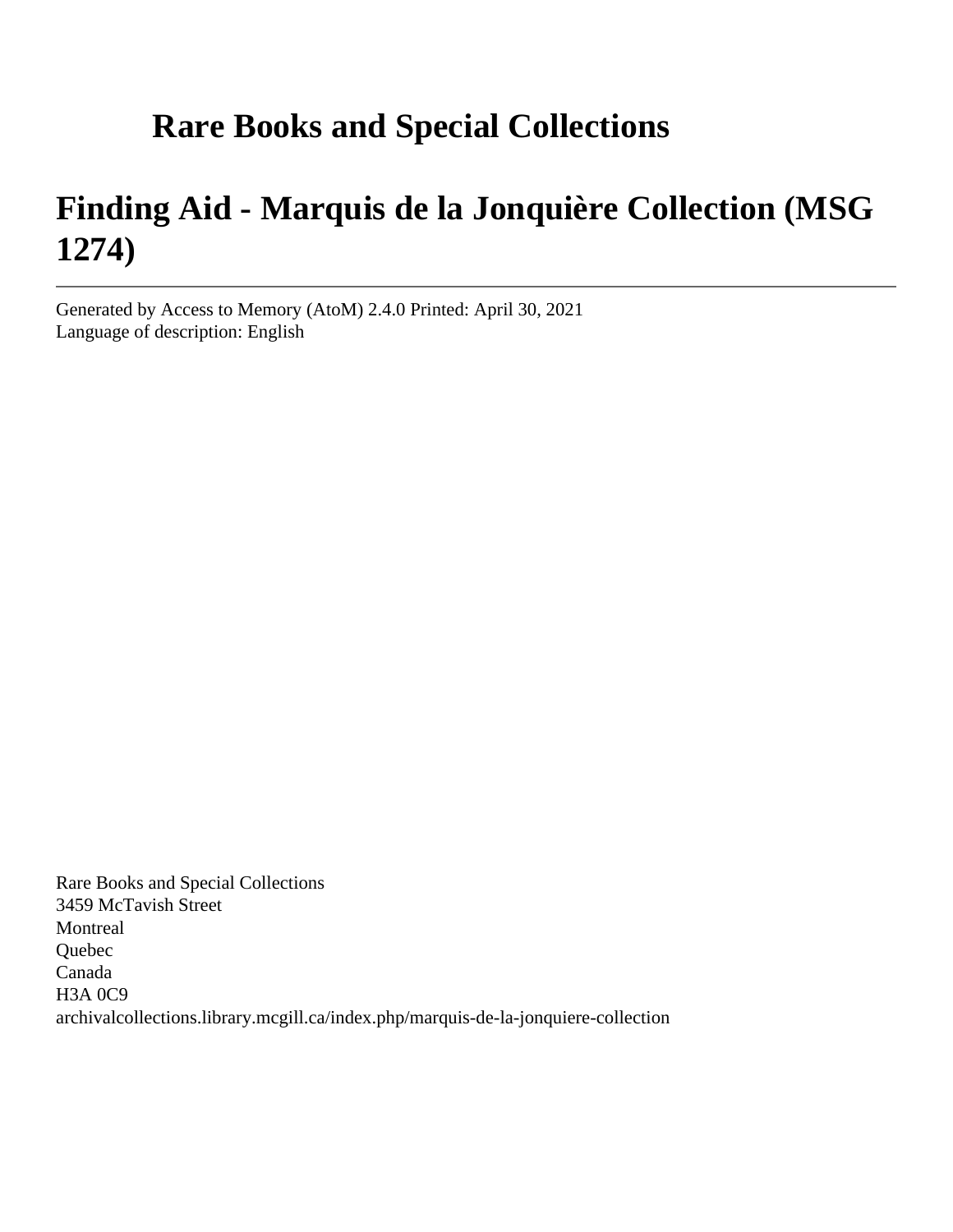# **Table of contents**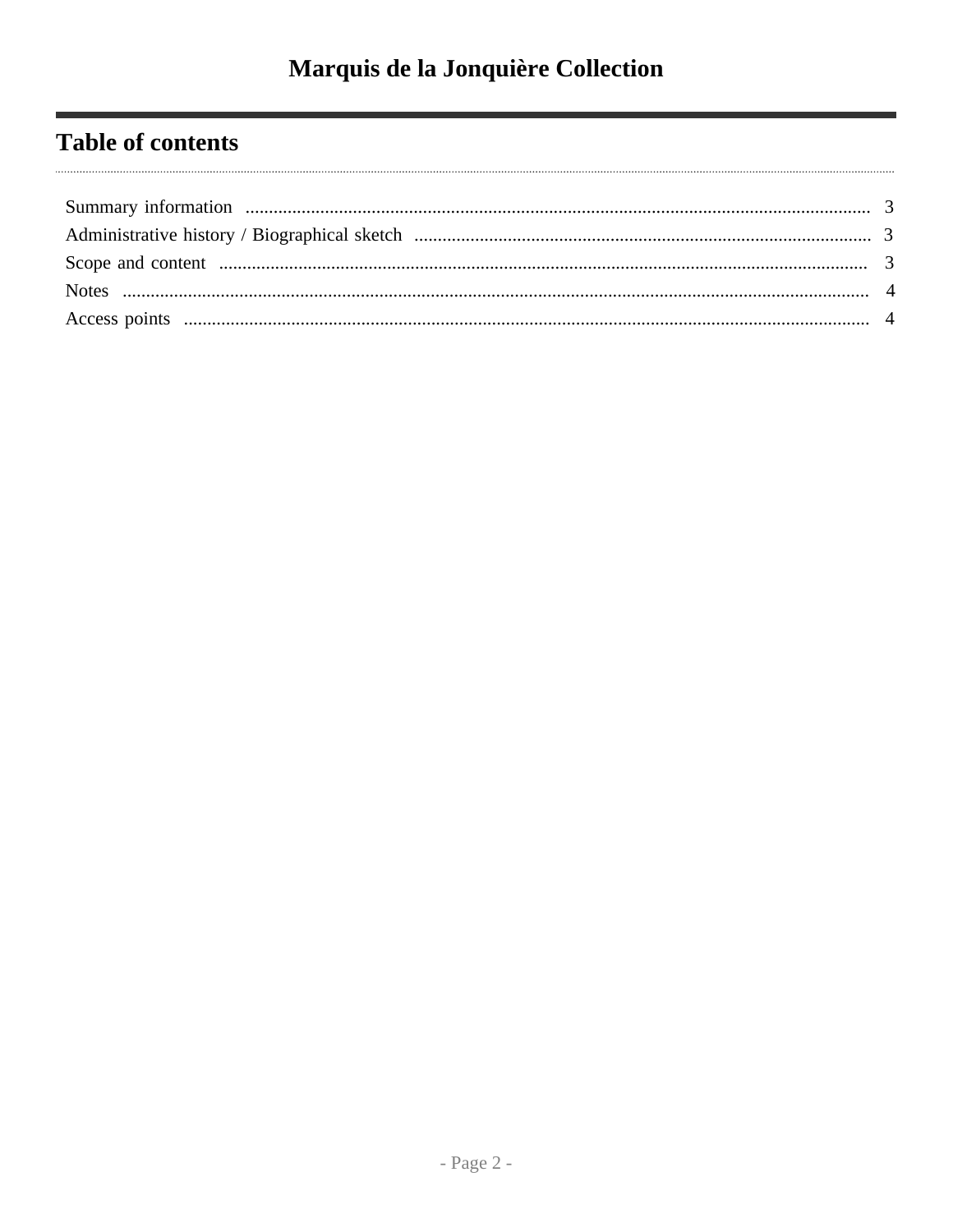<span id="page-2-0"></span>

| <b>Repository:</b>                           | Rare Books and Special Collections  |
|----------------------------------------------|-------------------------------------|
| <b>Title:</b>                                | Marquis de la Jonquière Collection  |
| ID:                                          | MSG 1274                            |
| Date:                                        | 28 February 1750 (date of creation) |
| <b>Physical description:</b>                 | 1 folded leaf ; $25 \times 18$ cm   |
| <b>Physical location:</b>                    | <b>RBSC</b>                         |
| Language:                                    | English                             |
| Dates of creation,<br>revision and deletion: |                                     |

# <span id="page-2-1"></span>**Administrative history / Biographical sketch**

#### **Note**

French statesman and count of Jouy-en-Josas (Île-de-France), Antoine-Louis Rouillé was born in Paris on 7 June 1689 and served in multiple government posts before being appointment secretary of state for the navy in the 1740s and foreign secretary in 1754 under the rule of King Louis XV. In this role, Rouillé pusued a policy of attempting to avoid the escalation of conflict with the British in North America. Fort Rouillé on the southern shore of Lake Ontario (built in 1750 or 1751) is named in his honour. As foreign secretary, Rouillé was one of the French signatories of the first Treaty of Versailles in 1756. Rouillé was replaced as Foreign Secretary in June of 1757 and died in Neuilly in 1761.

## <span id="page-2-2"></span>**Scope and content**

Consists of an English translation of a letter to the Marquis de la Jonquière written by Antoine-Louis Rouillé, comte de Jouy, secretary of state for the French Navy, at Versailles, dated 28 February 1750. The letter discusses an immediate release of prisioners of war taken during recent conflicts between the French and British colonies. It also includes a mention of Indigenous allies of England and France, and Indigenous people captured during the conflicts: "the Indian Prisoners among the two Nations be likewise released, but after all the French and English Prisoners are released. And that you and those govournours each one on his Part facilitate the Redemption of the slaves which may afterwards remain in the Indian Villages." The letter also includes the name of examiner Josiah Willard, secretary of the province of Massachusetts-Bay.